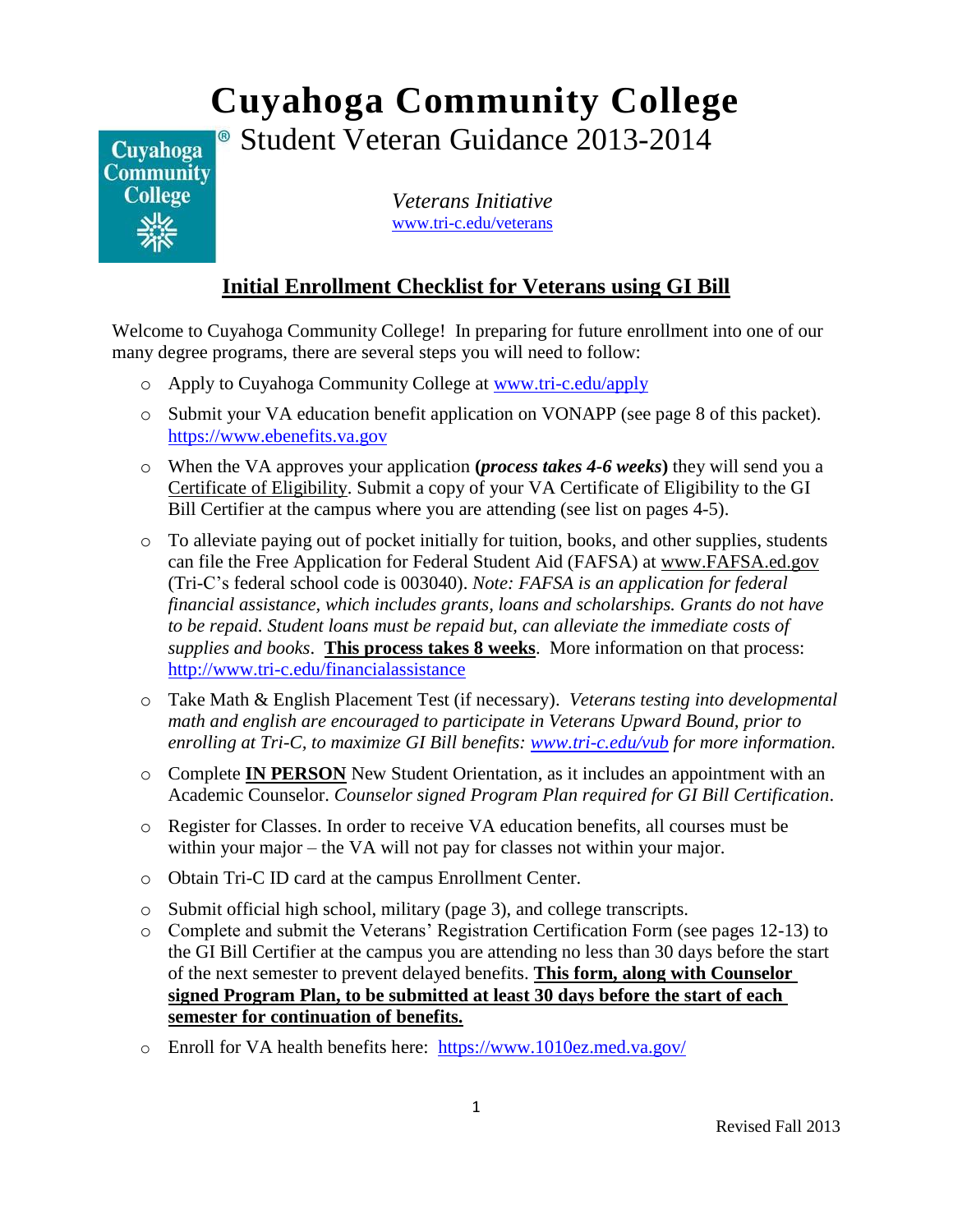

## **Expectations**

#### **Who we are**

- Access, Opportunity and Information "Traffic Cops"
- Your guide to resources both ON and OFF campus

#### **Who we are not**

 We are not the VA. However, we are well connected to local, state and federal veteran support agencies and programs.

#### **What you can expect from Tri-C's Veterans Services and Programs**:

- Professionalism
- A hand up, versus a hand out
- Solutions and resolutions to the best of our ability

#### **What we expect from you**:

- Professionalism Around campus and in the classroom
- $\bullet$  A proactive attitude This is your education. Be proactive, not reactive, about getting your education benefits processed in a timely manner or in alerting us regarding any schedule changes to prevent delayed benefits.
- Remember some of the military's core values:
	- o Courage To ask for help when you need it, or to clarify something that isn't clear.
	- o Commitment Think about your long term goals, and how your education will get you there.
	- o Excellence Treat your education as if it was a traditional full time job.
	- o Respect to every student, staff, and faculty member. Be a part of a productive learning environment.

**Regarding attendance: You must attend all courses in order to receive GI Bill benefits. If you fail to attend courses, you will receive an "F"** *specifically for nonattendance***.** 

## **The VA will recoup monies paid to Veterans who received benefits, and failed to attend all courses.**

Understand that using your VA education benefits comes with responsibilities, designed to ensure that you maximize every penny of those benefits.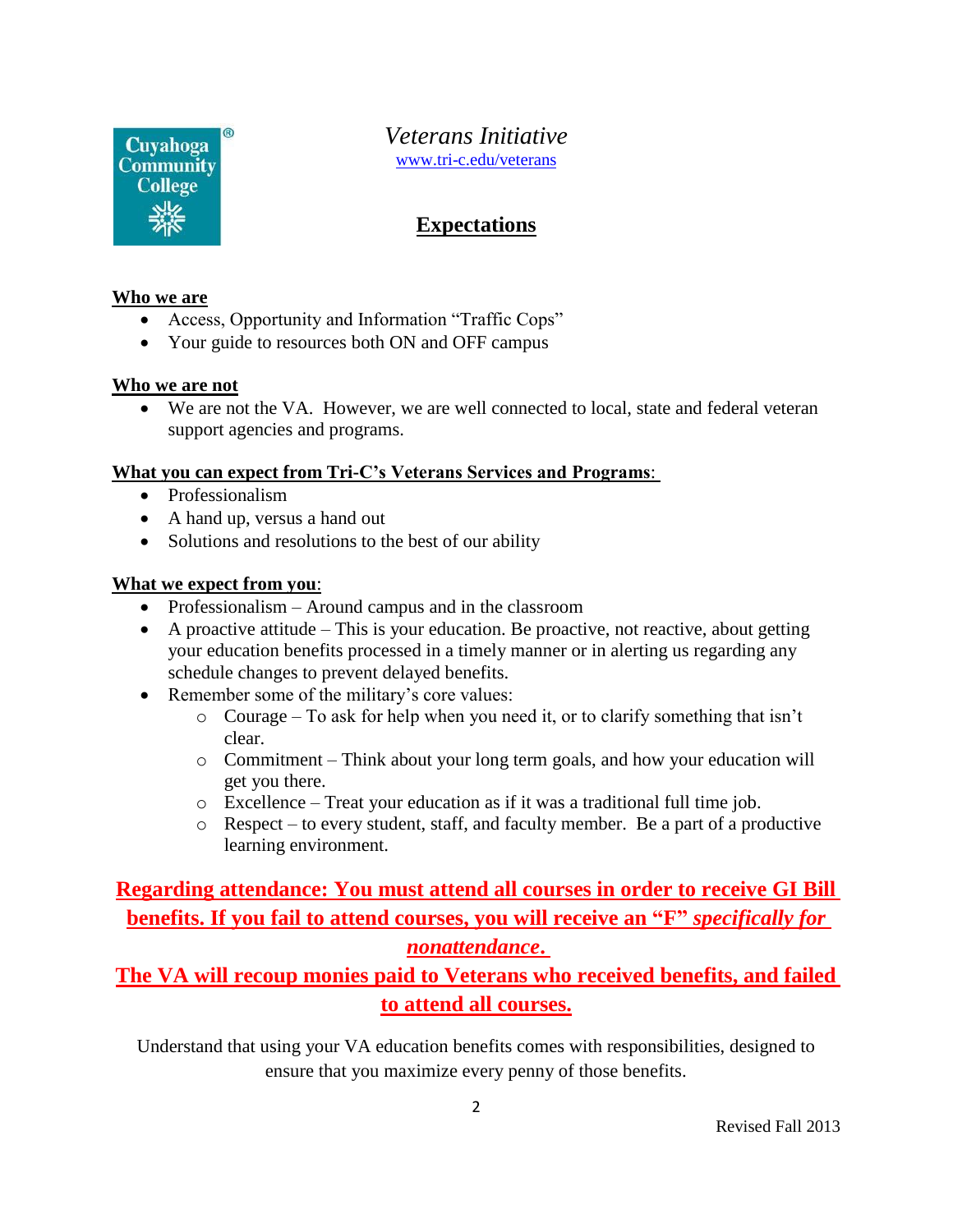**® Cuvahoga Community College** 

*Veterans Initiative* [www.tri-c.edu/veterans](http://www.tri-c.edu/veterans)

## **How to Order Your Military Transcripts**

Depending on what training you received in the military, some of that has the potential for counting as academic credit. Once you're enrolled in Tri-C, please have your military transcripts evaluated.

The Joint Services Transcript (JST) is now the official transcript tool for Army, Marine Corps, Navy and Coast Guard personnel. Veterans can order official transcripts by going to <https://jst.doded.mil/> and submitting a request by mail/fax or using their Common Access Card (CAC).

> **Send official transcripts to**: **Cuyahoga Community College (Attn: Chris Dorsten, Assistant Registrar) P.O. Box 5966 Cleveland, Ohio 44101-0966 POC Phone: 216-987-3098 POC Email: Chris.Dorsten@tri-c.edu**

\*Please note: Tri-C will not accept transcripts that are not sealed\*

- **This process can take up to 4 weeks.**
- **Keep an eye on your Tri-C email to receive notification that your transcript was evaluated.**
- **A counselor will advise as to how credits are applied to your specific degree.**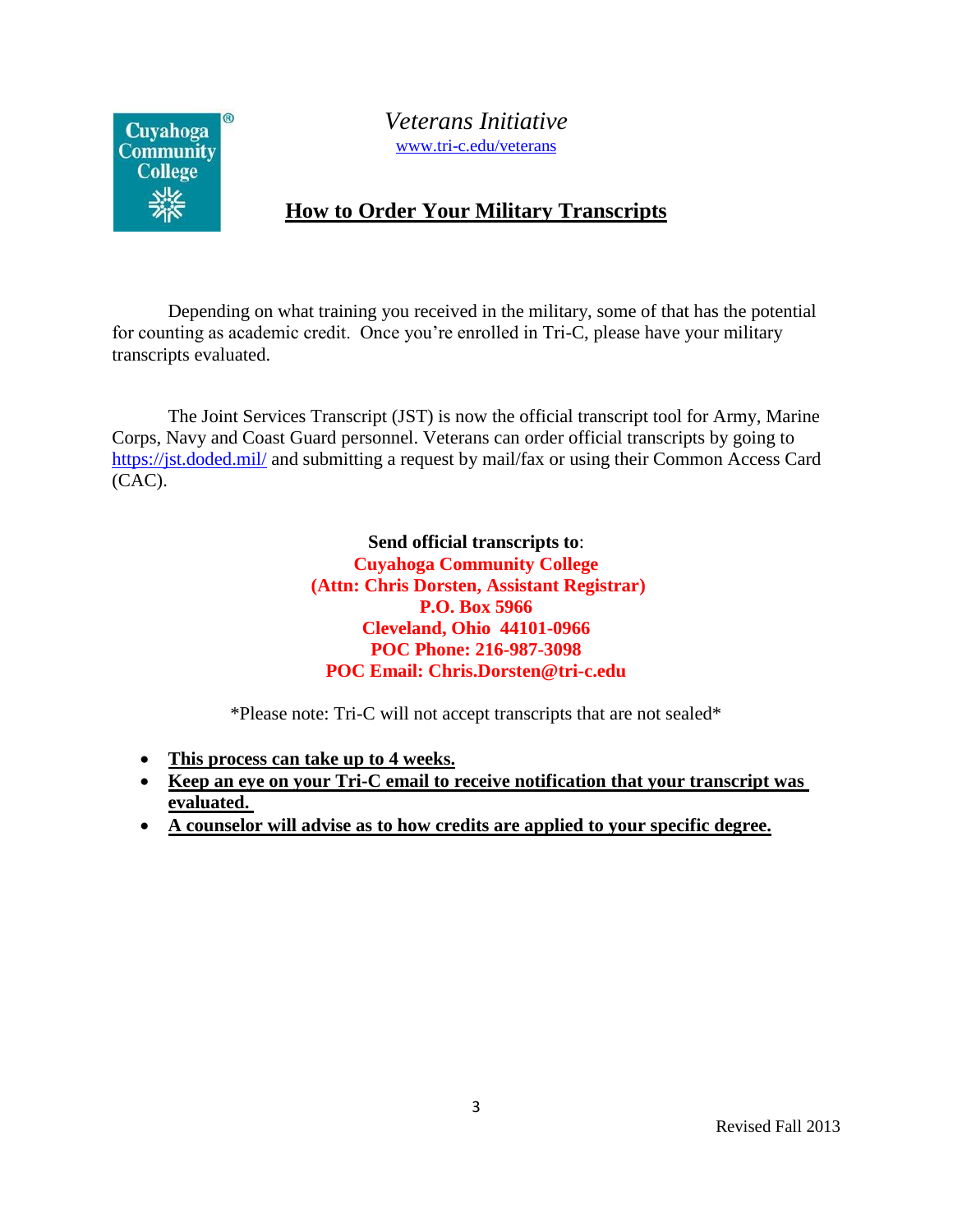

### *Veterans Initiative*

[www.tri-c.edu/veterans](http://www.tri-c.edu/veterans)

## **Veteran Campus Support Teams**

The Cuyahoga Community College Veteran's Initiative was organized in an effort to provide a broader range of services to you. Part of that organization has been the development of Veteran Campus Support Teams. These teams are comprised of specialists from key departments which data tracking has shown are those areas of support in which veterans require services. Those departments include:

| <b>GI Bill Certification</b><br>Counseling<br><b>Financial Aid</b><br>Recruiting |                                                            | ACCESS (disability services)<br><b>Enrollment Center</b><br><b>Career Centers</b><br>Veterans Upward Bound |                                              |
|----------------------------------------------------------------------------------|------------------------------------------------------------|------------------------------------------------------------------------------------------------------------|----------------------------------------------|
| <b>METRO</b><br><b>GI Bill Certification</b>                                     | <b>Name</b><br>Della Hilbert                               | <b>Office</b><br><b>MSS-G23</b>                                                                            | <b>Phone</b><br>216-987-4164                 |
| Counseling                                                                       | Jeanette McGee<br><b>Robert Patterson</b>                  | SSC-130<br>SSC-130                                                                                         | 216-987-4170<br>216-987-4343                 |
| <b>Financial Aid</b>                                                             | On duty specialist                                         | <b>MSS-109</b>                                                                                             | 216-987-3585                                 |
| <b>Enrollment Center</b>                                                         | Della Hilbert                                              | <b>MSS-G23</b>                                                                                             | 216-987-4164                                 |
| <b>ACCESS</b>                                                                    | Lisa Husamadeen                                            | <b>MLA 103</b>                                                                                             | 216-987-4344                                 |
| <b>Career Center</b>                                                             | On duty specialist                                         | <b>MSS 207</b>                                                                                             | 216-987-4913                                 |
| Recruiting                                                                       | Mikki Hardwick-Lett<br>Danny Vazquez                       | MSS-G04<br>MSS-G23                                                                                         | 216-987-4152<br>216-987-4420                 |
| <b>Veterans Upward Bound</b>                                                     | Bridget Ludwa O'Hanlon                                     | <b>MSS 501D</b>                                                                                            | 216-987-4529                                 |
| <b>Veteran Services</b>                                                          | Nick Lukaszewicz                                           | <b>MSS 503E</b>                                                                                            | 216-987-6137                                 |
| <b>WEST</b><br><b>GI Bill Certification</b>                                      | <b>Name</b><br>Damian Thorkelson                           | <b>Office</b><br><b>WSS G220</b>                                                                           | <b>Phone</b><br>216-987-5203                 |
| Counseling                                                                       | David Nardecchia<br>Andrea Borders<br><b>Shawn Nickens</b> | <b>WSS G108</b>                                                                                            | 216-987-5382<br>216-987-5380<br>216-987-5391 |
| <b>Financial Aid</b>                                                             | Lisa Sutyak                                                | <b>WSS G244</b>                                                                                            | 216-987-5053                                 |
| <b>Enrollment Center</b>                                                         | Judy La Riccia-Grant                                       | <b>WSS G100</b>                                                                                            | 216-987-5177                                 |
|                                                                                  |                                                            |                                                                                                            |                                              |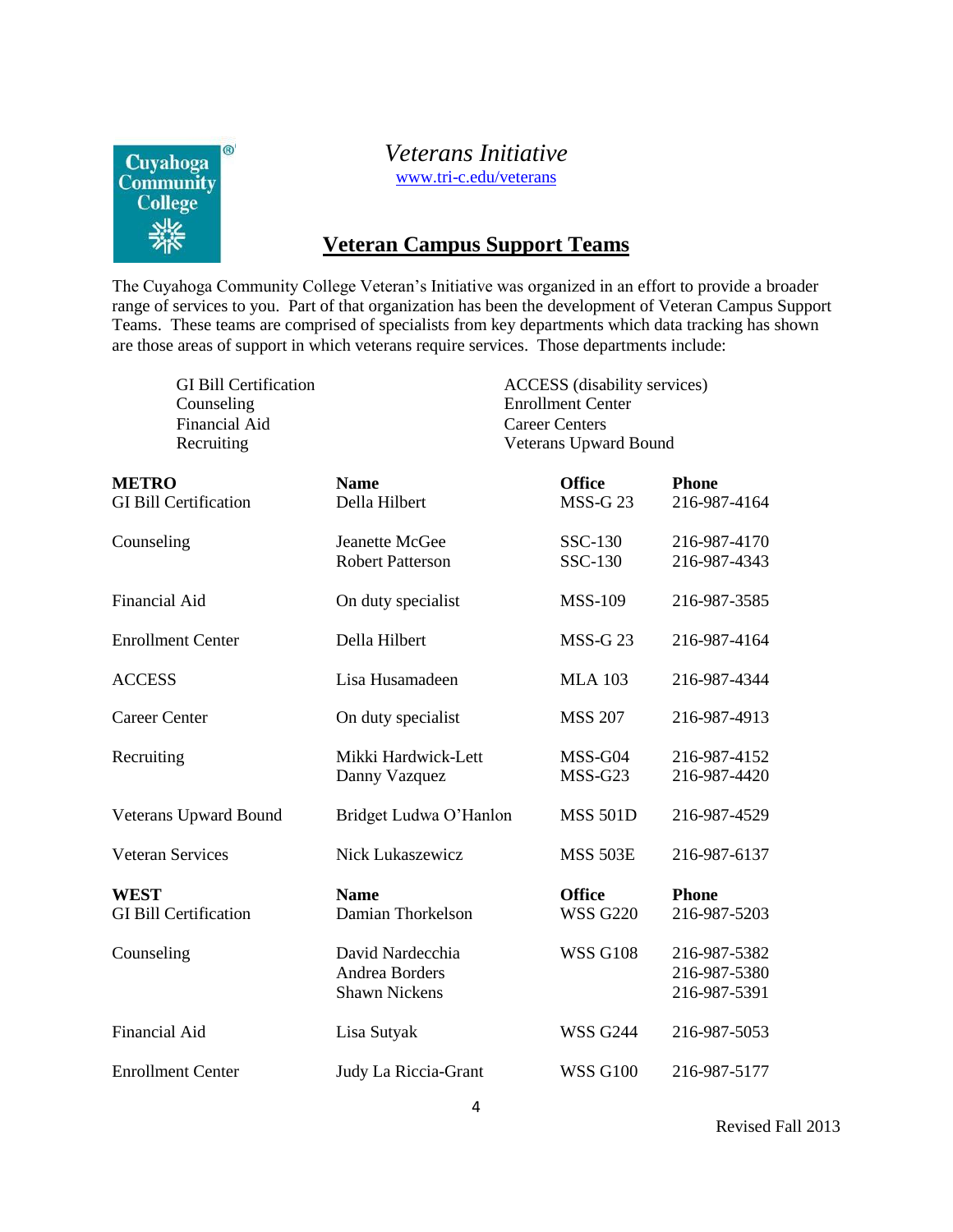| (Veteran Campus Support Teams Continued)<br><b>ACCESS</b>                   | <b>Chuck Patti</b>                     | <b>WLA 102</b>                     | 216-987-5079                 |
|-----------------------------------------------------------------------------|----------------------------------------|------------------------------------|------------------------------|
| <b>Career Center</b>                                                        | On duty specialist                     | <b>WSS 101</b>                     | 216-987-5575                 |
| Recruiting                                                                  | Jansen Hanna                           | <b>WSS G100</b>                    | 216-987-5696                 |
| <b>Veterans Upward Bound</b>                                                | Bridget Ludwa O'Hanlon                 | <b>MSS 501D</b>                    | 216-987-4529                 |
| <b>Veteran Services</b>                                                     | <b>Matthew Miller</b>                  | <b>BUC 122</b>                     | 216-987-3536                 |
| <b>EAST</b><br><b>GI Bill Certification</b>                                 | <b>Name</b><br>Evelyn Anderson         | <b>Office</b><br><b>ESS 1202</b>   | <b>Phone</b><br>216-987-2015 |
| Counseling                                                                  | Kevin Kuntz<br>Dr. Christopher Hawkins | <b>ESS 2210</b><br>E3 2216         | 216-987-2048<br>216-987-2548 |
| Financial Aid                                                               | <b>Sharon Brown</b>                    | <b>ESS 1600</b>                    | 216-987-2166                 |
| <b>Enrollment Center</b>                                                    | Evelyn Anderson                        | <b>ESS 1202</b>                    | 216-987-2015                 |
| <b>ACCESS</b>                                                               | Paul Shane<br><b>Susan Sawyer</b>      | <b>EEC 119</b><br><b>EEC 119</b>   | 216-987-2052<br>216-987-2230 |
| <b>Career Center</b>                                                        | On duty specialist                     | <b>ESS 1103</b>                    | 216-987-2567                 |
| Recruiting                                                                  | <b>Holly Craider</b><br>Tara Hager     | <b>ESS 1202</b><br><b>ESS 1602</b> | 216-987-2006<br>216-987-3888 |
| <b>Veterans Upward Bound</b>                                                | Bridget Ludwa O'Hanlon                 | <b>MSS 501D</b>                    | 216-987-4529                 |
| <b>CORPORATE WEST/</b><br><b>WEST SHORE</b><br><b>GI Bill Certification</b> | <b>Name</b><br><b>Ginny Krouse</b>     | <b>Office</b><br><b>CCW174</b>     | <b>Phone</b><br>216-987-5884 |
| Counseling                                                                  | Dr. Ky Heinlen                         | WSHCS 101L 216-987-3901            |                              |
| <b>ACCESS</b>                                                               | Chuck Patti                            | <b>WLA 102</b>                     | 216-987-5079                 |
| Financial Aid                                                               | Andrea Clark                           | WSHCS 101E                         | 216-987-3889                 |
| All other services                                                          | Stephanie Minor                        | WSHCS 101G                         | 216-987-3897                 |
| <b>Veteran Services</b>                                                     | <b>Matthew Miller</b>                  | <b>BUC 122</b>                     | 216-987-3536                 |
| <b>Brunswick Univ Ctr</b><br><b>Veteran Services</b>                        | <b>Name</b><br><b>Matthew Miller</b>   | <b>Office</b><br><b>BUC 122</b>    | <b>Phone</b><br>216-987-3536 |

**Note:** Additional information, including links to veterans' resources outside of the College can be found at the Tri-C Veterans' website: www.tri-c.edu/veterans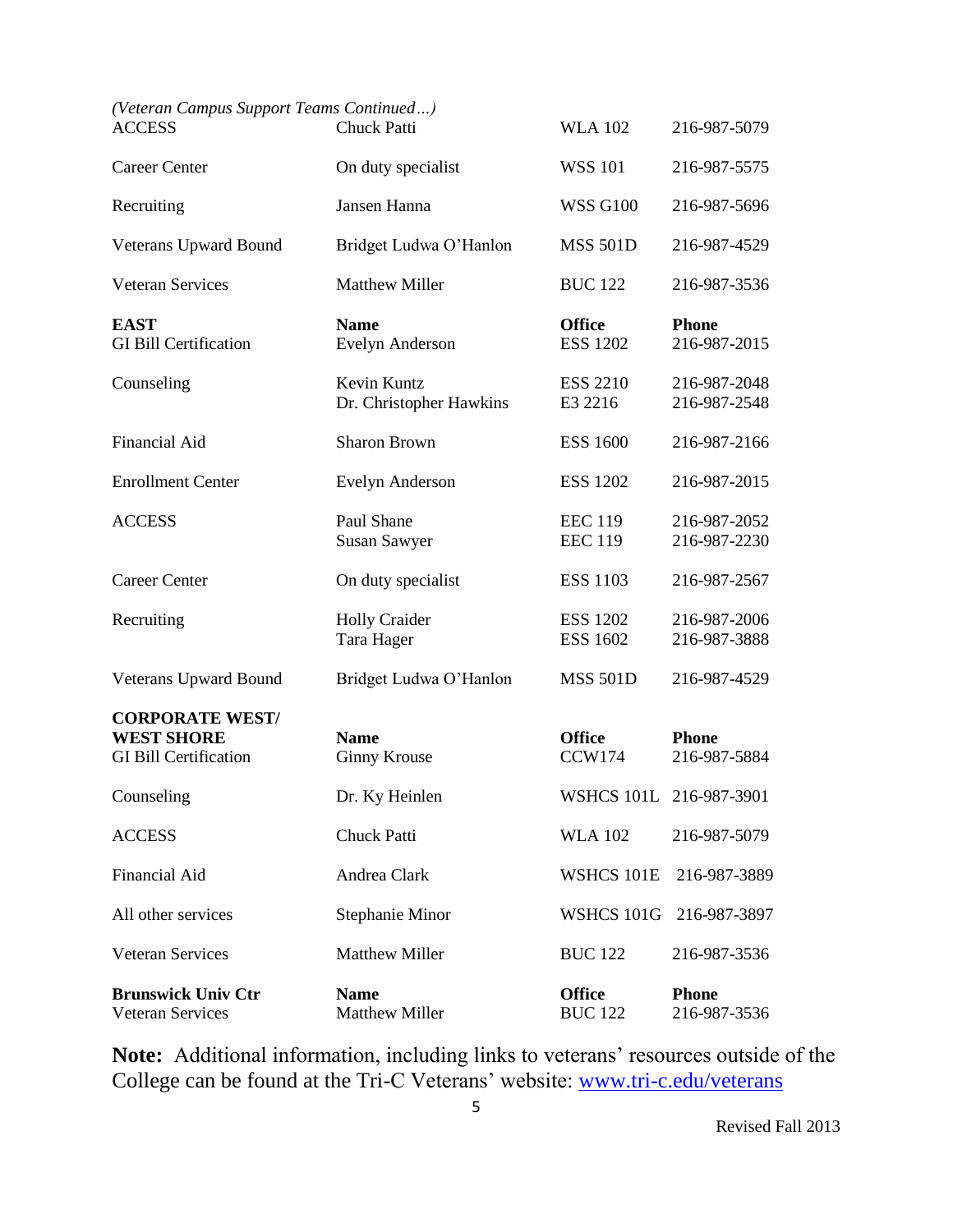

## **Veterans Off Campus Resources**

**Department of Veterans Affairs**

Louis Stokes Cleveland VA Medical Center Community Based Outpatient Clinic

10701 East Boulevard Cleveland, Oh 44106 <http://www.cleveland.va.gov/> 8787 Brookpark Road Parma, Oh 44129 216-739-7000

Vet Center 5700 Pearl Road, Suite 102 Parma, Oh 44129 440-845-5023

Vet Center 4242 Lorain Ave, Suite 203 Cleveland, OH 44113 216-939-0784

Vet Center 5310½ Warrensville Center Rd Maple Heights, OH 44137 216-707-7901

#### **Ohio's Department of Veterans Services**

To actively identify, connect with, and advocate for Veterans & their families through: conducting outreach to Veterans, providing training and oversight to county Veterans Services Offices, coordinating with the VA, crafting Ohio legislation in support of Veterans and families, communicates state wide Veterans programming, administering Ohio Veterans Bonus, operating Ohio Veterans Homes, and other activities in support of Ohio's Veterans. <http://dvs.ohio.gov/>

#### **Cuyahoga County Veteran Services Commission**

*We prepare claims for the Federal Department of Veterans Affairs so that Veterans and their eligible dependents can receive compensation, pension and education benefits. We also assist our clients who have met with unexpected hardships by providing financial assistance to help with mortgage, rent, food, utilities and other expenses of daily life. We prepare Veterans for employment and provide resources that enhance their qualifications for new careers.*  1849 Prospect Avenue, Ground Floor Cleveland, OH 44115 216.698.2600 *<http://vsc.cuyahogacounty.us/>*

#### **Ohio's Department of Job and Family Services**

*Ohio's Department of Job and Family Services provides services and assistance with the following: job training, unemployment, Medicaid, food assistance, cash assistance, child support, protective services, foster care and adoption, child care, and Veterans services. Contact a Vet Rep (you can search for one near you on the link below) for more information*. <http://jfs.ohio.gov/veterans/index.stm>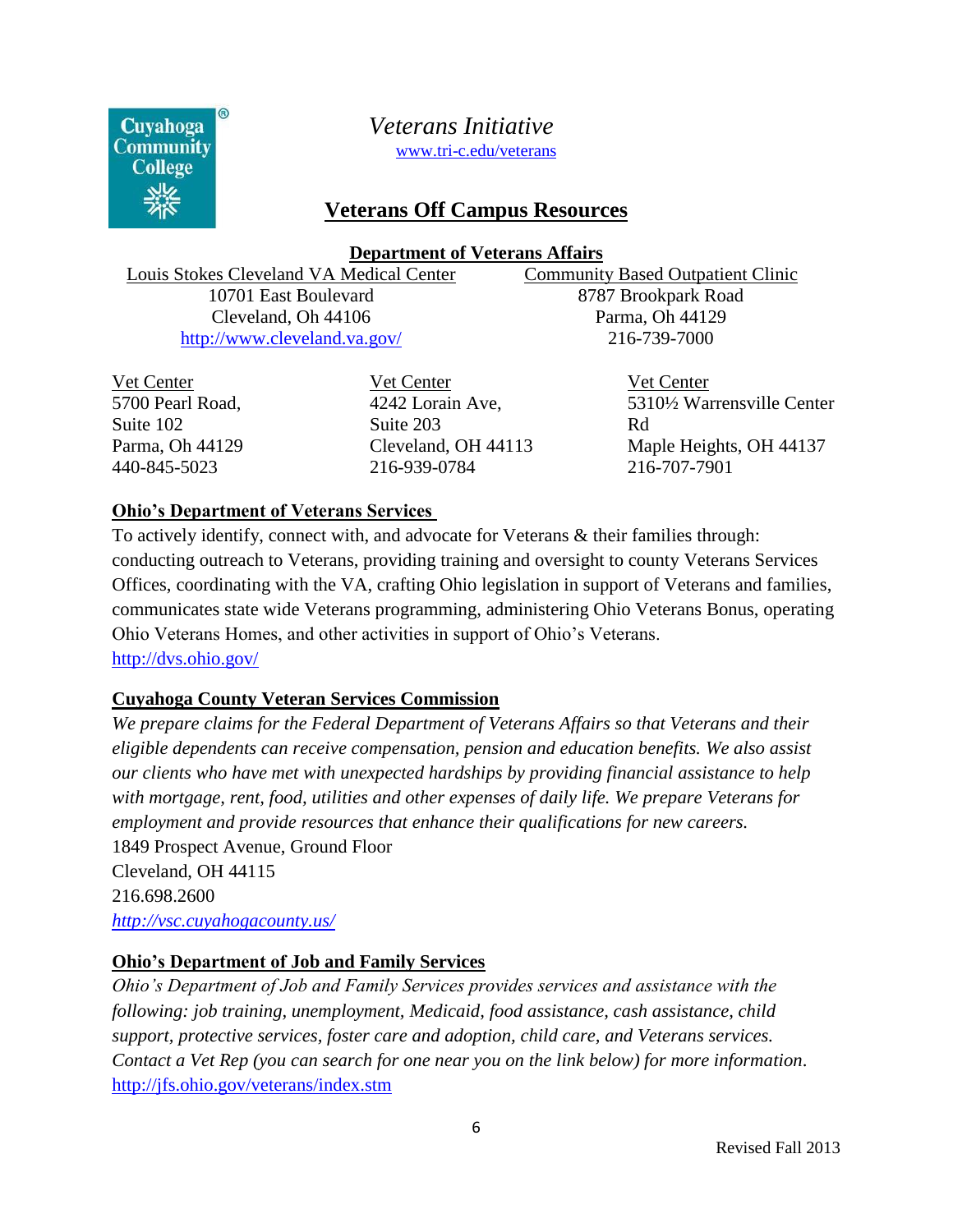

## **Mobile Apps**

Many of these apps are free, and available for both iPhone and Android

#### **Tri C Mobile**

lets the Tri-C community access a range of essential campus life information and services like interactive campus maps, courses, events calendar, campus news, sports schedules and even the campus directory.

[http://www.tri-c.edu/studentlife/tricmobile/Pages/FAQ's.aspx](http://www.tri-c.edu/studentlife/tricmobile/Pages/FAQ)

#### **PTSD Coach**

Key features of the app include: Self-Assessment, Manage Symptoms, Find Support, Learn about PTSD. <http://t2health.org/apps/ptsd-coach>

#### **T2MoodTracker**

T2 Mood Tracker is a mobile application that allows users to self-monitor, track and reference their emotional experience over a period of days, weeks and months using a visual analogue rating scale.<http://t2health.org/apps/t2-mood-tracker>

#### **LifeArmor**

is a comprehensive learning and self-management tool to assist members of the military community with common mental health concerns, browse information on 17 topics, including sleep, depression, relationship issues, and post-traumatic stress. [http://www.t2health.org/media](http://www.t2health.org/media-kit-life-armor-mobile-application)[kit-life-armor-mobile-application](http://www.t2health.org/media-kit-life-armor-mobile-application)

#### **Mint**

also a stand-alone website, easy-to-use, convenient and packed to the brim with features that makes managing your money and keeping track of your budget on-the-move simpler than ever before.<https://www.mint.com/how-it-works/anywhere/>

#### **Your Bank's App**

Banks large and small are moving mobile. With apps that check balances or allow transfers and sync funds over the air, a mobile checking app can really help you keep your finances in order even while you're on the go.

#### **Google Calendar** (or whatever calendar app you're comfortable with):

Manage your schedule on your phone with ease. Create, edit, and delete events, view all your calendars at the same time, including non-Google calendars, set reminders for yourself for appointments.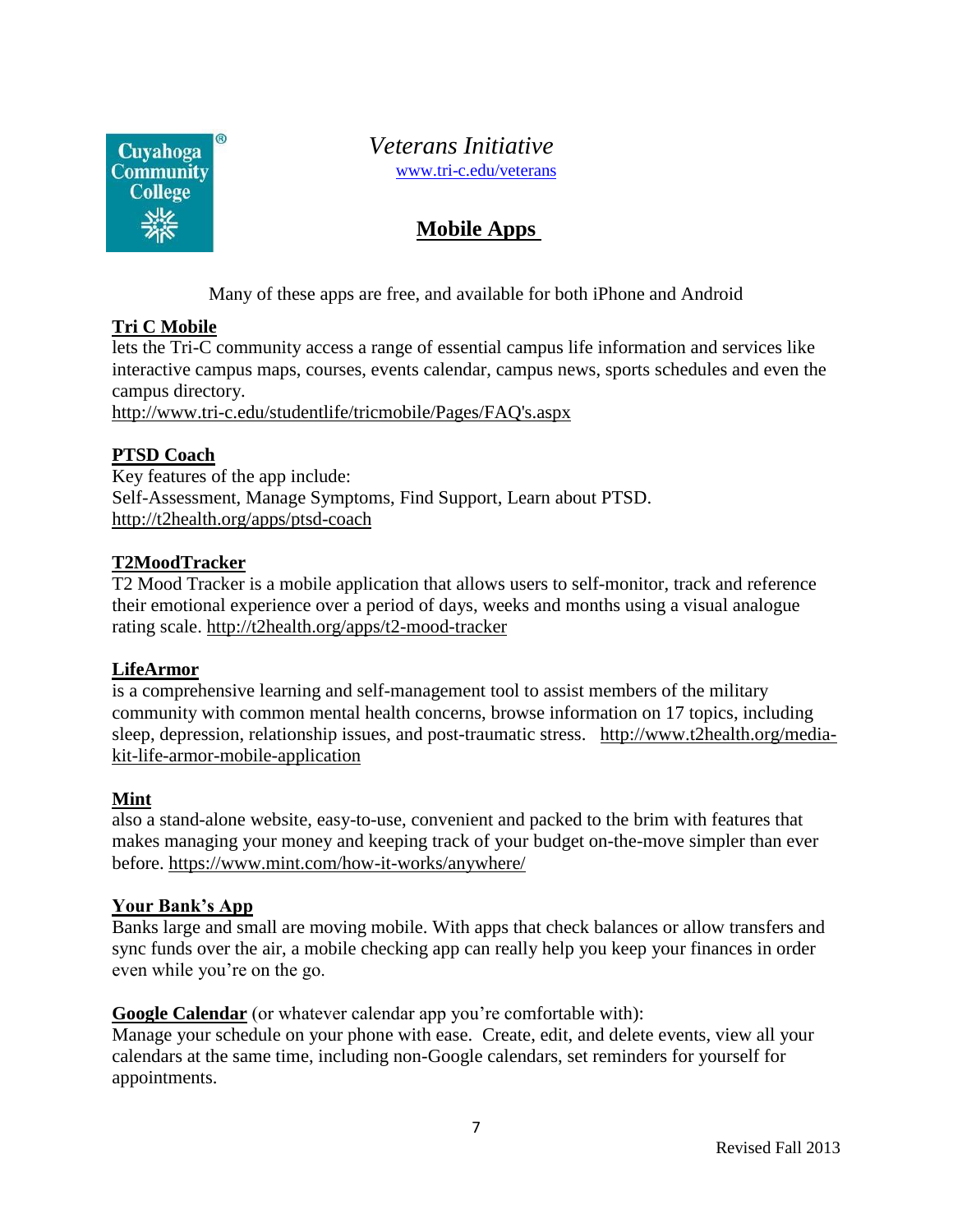

## *Veterans Initiative*

[www.tri-c.edu/veterans](http://www.tri-c.edu/veterans)

# **VONAPP**

**V**eterans **On**line **App**lication: https://vabenefits.vba.va.gov



Depending on which campus you plan on attending, you will need to ensure you submit the correct address.

#### **Metro**:

Cuyahoga Community College 2900 Community College Ave Cleveland, Oh 44115

**Eastern**  *(includes Corporate College East):* Cuyahoga Community College 4250 Richmond Rd Highland Hills, Oh 44122

#### **Western**

*(includes Brunswick, Westshore, and Corporate College West):* Cuyahoga Community College 11000 Pleasant Valley Rd Parma, Oh 44130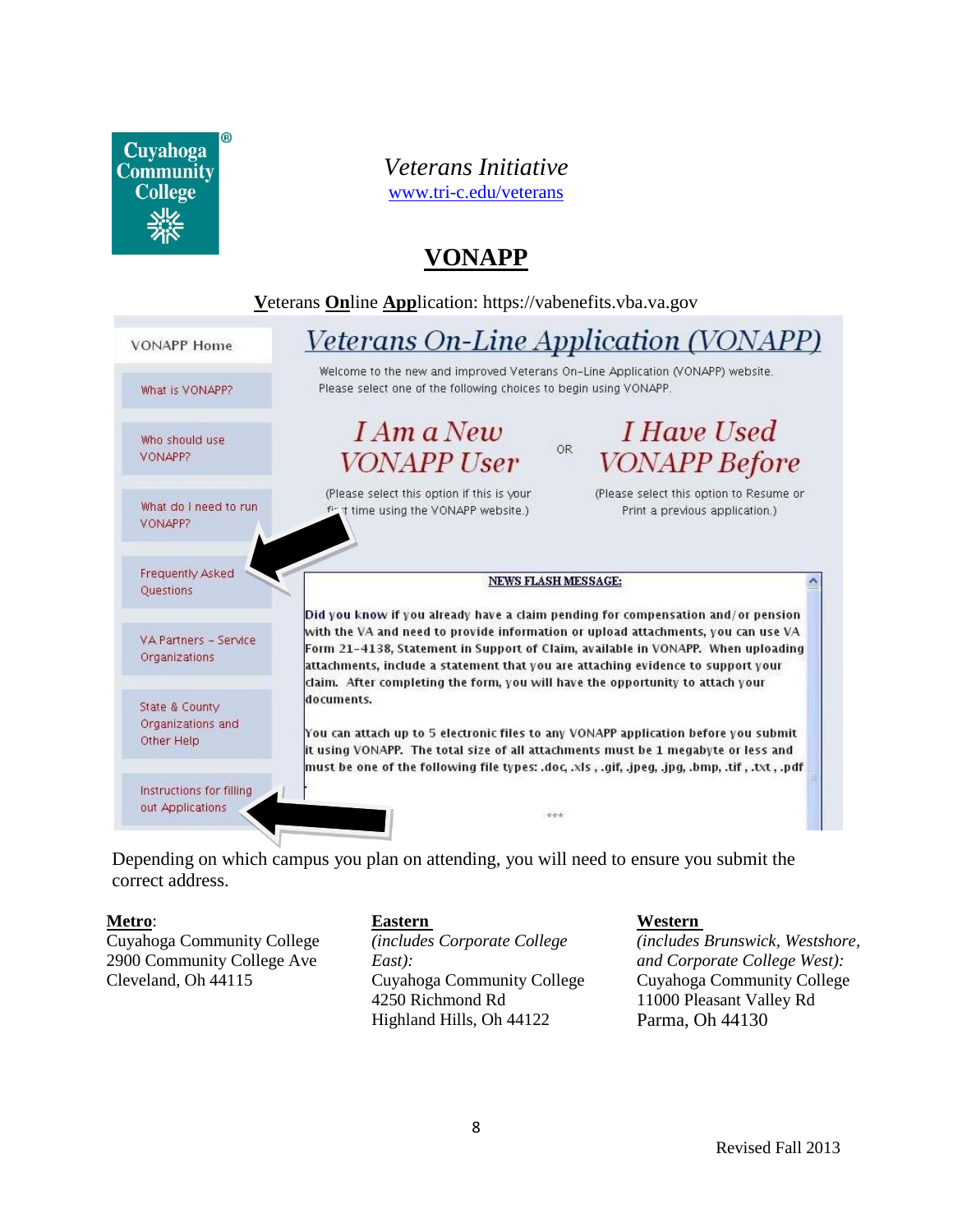

## **Veterans using Montgomery GI Bill or REAP**

On the **last calendar day of each month** you are in class, you will need to verify your enrollment through the VA's WAVE system in order to receive your educational monies: <https://www.gibill.va.gov/wave/index.do> or **1.877.823.2378**

| <b>UNITED STATES</b> | DEPARTMENT OF VETERANS AFFAIRS                                              |                                                                                                                                                                                                                                                                                                                                                                                                                                                                                                                                                                                                                               |                                                                                                                                                                                                                                                                                                  | Search All VA Web Pages<br><b>Coan Advanced Search</b> |
|----------------------|-----------------------------------------------------------------------------|-------------------------------------------------------------------------------------------------------------------------------------------------------------------------------------------------------------------------------------------------------------------------------------------------------------------------------------------------------------------------------------------------------------------------------------------------------------------------------------------------------------------------------------------------------------------------------------------------------------------------------|--------------------------------------------------------------------------------------------------------------------------------------------------------------------------------------------------------------------------------------------------------------------------------------------------|--------------------------------------------------------|
| <b>Home</b>          | <b>Veteran Services</b><br><b>Business</b>                                  | About VA<br><b>Media Room</b><br><b>Locations</b>                                                                                                                                                                                                                                                                                                                                                                                                                                                                                                                                                                             | <b>Contact Us</b>                                                                                                                                                                                                                                                                                | <b>GI Bill Links</b>                                   |
|                      | First Name:<br>Last Name:<br>File Number:<br>Password/PIN:<br><b>LOG IN</b> | W.A.V.E. Web Automated Verification of Enrollment<br>Frequently<br>Asked Questions<br>Lost PIN/<br>ogin<br>Instructions<br>Password<br>First Time Users - Please review the WAVE User Guide<br>records are those with activity in the last 12 months.                                                                                                                                                                                                                                                                                                                                                                         | Policies &<br>NOTE: You MUST have a current or active benefit award for MGIB-<br>Active Duty (Chapter 30), or MGIB Selected Reserve (Chapter 1606), or<br>Reserve Educational Assistance Program (REAP, Chapter 1607), or<br>Veterans Retraining Assistance Program (VRAP) in our system. Active |                                                        |
|                      |                                                                             | <b>VRAP Notice</b>                                                                                                                                                                                                                                                                                                                                                                                                                                                                                                                                                                                                            |                                                                                                                                                                                                                                                                                                  |                                                        |
|                      | documents.                                                                  | VRAP Recipients - The Benefit Status page within WAVE will reflect "Chapter 30" as<br>your benefit type. This is because you are being paid the same monthly rate as a chapter<br>30 recipient. Please be assured that you are receiving VRAP benefits.<br>Reminder: If you have switched from chapter 30 or chapter 1606, Montgomery GI Bill;<br>or Chapter 1607, Reservist Educational Assistance Program (REAP), to chapter 33 the<br>Post 9/11 GI Bill, you do not have to verify your attendance each month. WAVE will still<br>reflect your previous benefit, but the only action you can take will be to check pending |                                                                                                                                                                                                                                                                                                  |                                                        |
|                      | system will result in criminal prosecution.                                 | You have reached a web server that is the property of the United States Government. Unauthorized use of this '                                                                                                                                                                                                                                                                                                                                                                                                                                                                                                                |                                                                                                                                                                                                                                                                                                  |                                                        |
|                      |                                                                             | W.A.V.E. Privacy Information                                                                                                                                                                                                                                                                                                                                                                                                                                                                                                                                                                                                  |                                                                                                                                                                                                                                                                                                  |                                                        |
|                      |                                                                             | VA Home   Privacy Policy   FOIA   Web Policies   No FEAR Act Data   Site Index   USA.gov   White House   National Resource Directory   Inspector General                                                                                                                                                                                                                                                                                                                                                                                                                                                                      |                                                                                                                                                                                                                                                                                                  |                                                        |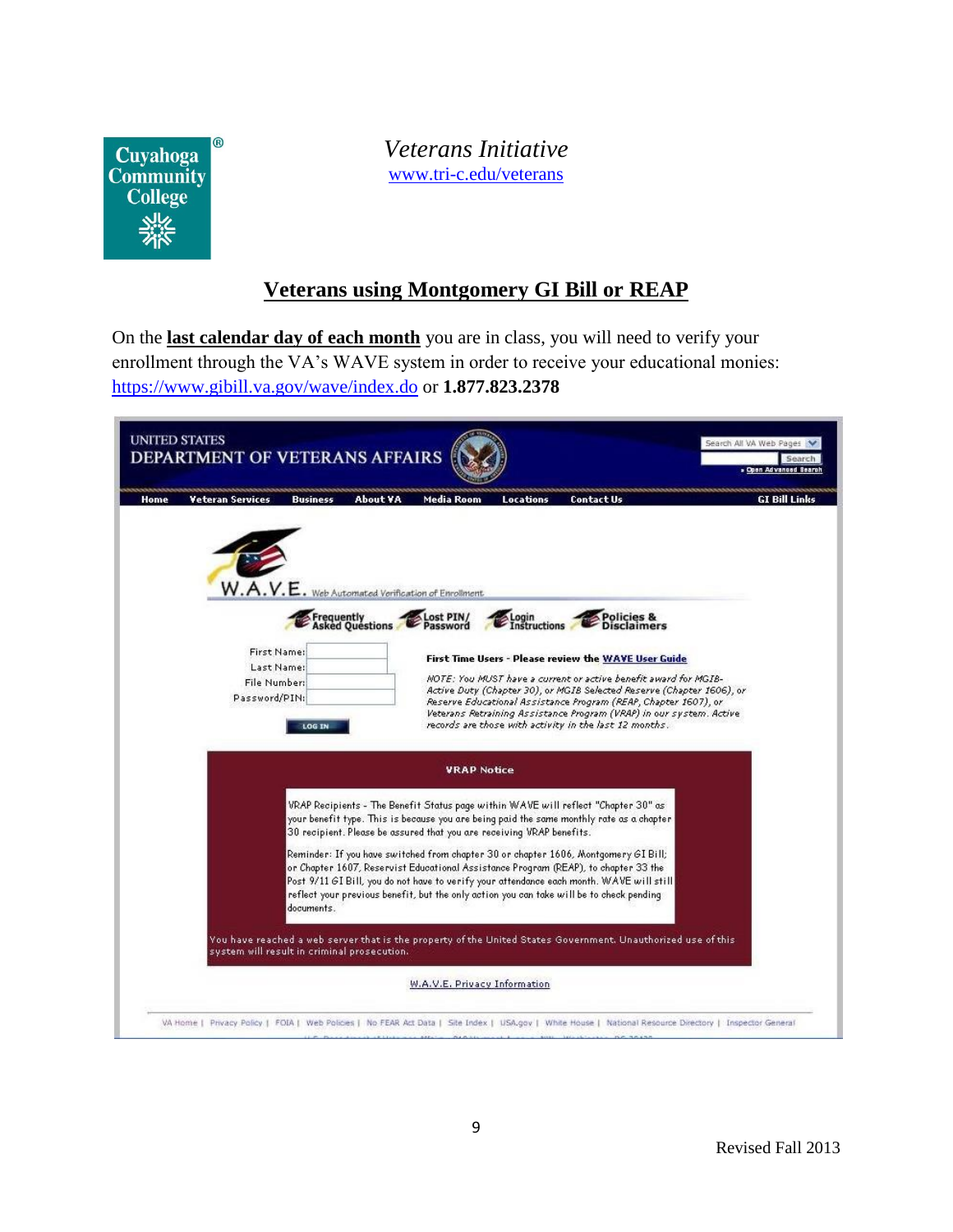

## **Transferring or Changing Majors?**

- 1) Login to VONAPP
- 2) From the drop down menu, select "Change Program/Place of Training"

|                                                                                                              | <b>SCBenefits</b><br>My Gateway to Benefit Information |                       |                                                                            | A Service of the Department<br>of Veterans Affairs and the<br>Department of Defense                     |                         |  |
|--------------------------------------------------------------------------------------------------------------|--------------------------------------------------------|-----------------------|----------------------------------------------------------------------------|---------------------------------------------------------------------------------------------------------|-------------------------|--|
| apply for<br><b>BENEFITS</b>                                                                                 | view my<br><b>STATUS</b>                               | access my             | <b>DOCUMENTS</b>                                                           | browse benefits<br><b>LINKS</b>                                                                         | career<br><b>CENTER</b> |  |
|                                                                                                              |                                                        |                       |                                                                            | You are currently in the Start section / Interview Section Disabled / Final Steps Disabled              |                         |  |
|                                                                                                              |                                                        |                       |                                                                            |                                                                                                         |                         |  |
| $\triangleright$ FAQ $\bigcirc$ Help $\bigcirc$ Contents<br>About Form 21-526                                |                                                        |                       |                                                                            |                                                                                                         |                         |  |
|                                                                                                              |                                                        | Create A New Form     |                                                                            |                                                                                                         |                         |  |
| About Form 21-530                                                                                            |                                                        |                       |                                                                            | Please select the VA Form you want to fill out from the dropdown list below:                            |                         |  |
|                                                                                                              |                                                        |                       |                                                                            |                                                                                                         |                         |  |
|                                                                                                              |                                                        |                       |                                                                            |                                                                                                         |                         |  |
|                                                                                                              |                                                        |                       |                                                                            |                                                                                                         |                         |  |
|                                                                                                              |                                                        |                       | Compensation (Form 21-526)                                                 |                                                                                                         |                         |  |
|                                                                                                              |                                                        | Pension (Form 21-526) | Burial Benefits (Form 21-530)                                              |                                                                                                         |                         |  |
|                                                                                                              |                                                        |                       | Status of Dependents (Form 21-686c)                                        |                                                                                                         |                         |  |
|                                                                                                              |                                                        |                       | Claim Statement (Form 21-4138)<br>Education Benefits (Form 22-1990)        |                                                                                                         |                         |  |
| About Form 21-686c<br>About Form 21-4138<br>About Form 22-1990<br>About Form 22-1990E<br>About Form 22-1990N |                                                        |                       |                                                                            | Education Benefits-National Call to Svc (NCS) (Form 22-1990N)                                           |                         |  |
| About Form 22-1990R                                                                                          |                                                        |                       |                                                                            | Education Benefits-Application for Family Member to Use Transferred Benefits (Form 22-1990E)            |                         |  |
|                                                                                                              |                                                        |                       |                                                                            | Fictioning Accidence Program (Form 22-1990R) **NEW**<br>Change Program/Place of Training (Form 22-1995) |                         |  |
| About Form 28-1900                                                                                           |                                                        |                       |                                                                            | <b>Bangfile (Form 22-5490)</b>                                                                          |                         |  |
| About Form 10-10EZ                                                                                           |                                                        |                       | Vocational Rehabilitation (Form 28-1900)<br>Health Benefits (Form 10-10EZ) | Dependent Request for Change of Program or Place of Training (Form 22-5495)                             |                         |  |

3) Depending on which campus you plan on attending, you will need to ensure you submit the correct address.

| Metro:                     | <b>Eastern</b>                      | Western                         |
|----------------------------|-------------------------------------|---------------------------------|
| Cuyahoga Community College | <i>(includes Corporate College)</i> | (includes Brunswick, Westshore, |
| 2900 Community College Ave | East):                              | and Corporate College West):    |
| Cleveland, Oh 44115        | Cuyahoga Community College          | Cuyahoga Community College      |
|                            | 4250 Richmond Rd                    | 11000 Pleasant Valley Rd        |
|                            | Highland Hills, Oh 44122            | Parma, Oh 44130                 |

4) Once the VA processes the change, you will need to submit your new Certificate of Eligibility reflecting Tri-C as your new institution.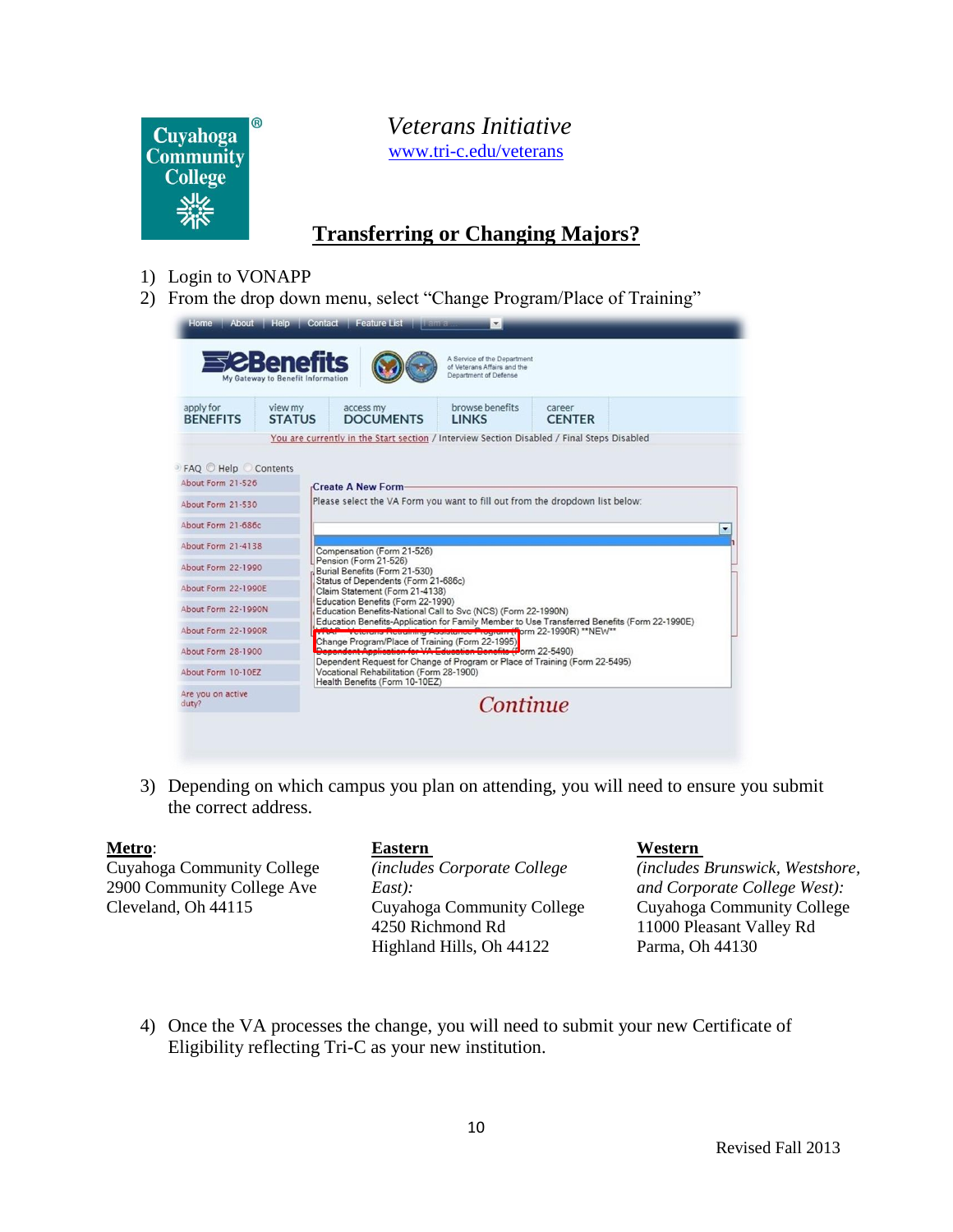

## **How do my benefits break down?**

Benefits will be awarded based on start date of term session, and course load.

#### **The VA's definition of Full Time does not always align with Tri-C or Financial Aid.**

#### **For example**:

Student Veteran R. Smith started one 16 week class on Jan 14. On January 28, R. Smith picked up several 14 week classes, bumping the schedule up to full time status *only at the start of the 14 week session*.

If Student Veteran R. Smith is using Post 9/11, will only receive the housing allowance dated to the beginning of the 14 week term, as the housing allowance is not paid to student below half time status.

If Student Veteran R. Smith is using other VA education benefits (Montgomery, REAP, VEAP), will receive a combination of part time and full time rates (full time rate dating to the date schedule was officially full time).

"Full time" minimum course load, for VA education benefits, is as follows:

- 12 credit hours for 16 week terms
- 10 credit hours for 14 week terms
- 6 credit hours for 8 week terms
- 7 credit hours for 10 week terms
- 4 credit hours for 5 week terms

*The VA understands that students with mixed session classes are not in class or doing homework for all classes the entire term; we suggest taking all courses in the same session where possible.*

#### **Veterans are advised to take courses within the same session to ensure smoother processing of benefits**.

**Work with your academic counselor and Certifying Official to ensure proper benefits processing**.

More information can be found at the VA's site:<http://www.gibill.va.gov/benefits/index.html>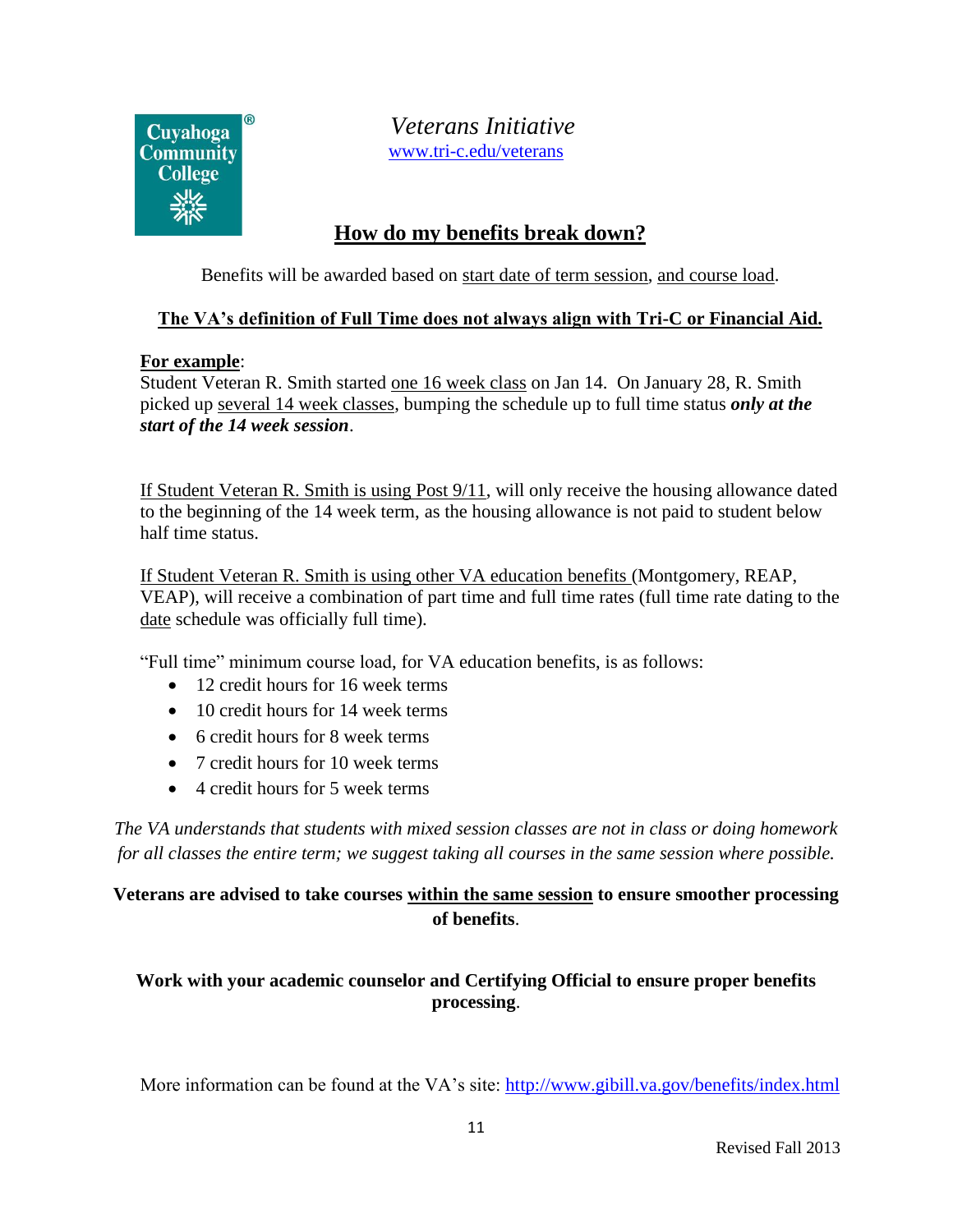

## **GI Bill Certification Checklist**

#### MAKE APPOINTMENT TO SEE A COUNSELOR

#### YOU MUST SEE A COUNSELOR, OBTAIN A SIGNED PROGRAM PLAN, AND TURN IN YOUR REQUEST FOR CERTIFICATION EACH AND EVERY SEMESTER Call 1.800.954.8742 or come into the Counseling Department in person to make an appointment

to see an Academic Counselor.

- When making an appointment, please let the staff know you are using GI Bill Benefits and to have a photo identification card with you when checking-in for your appointment.
- Know what degree of study you would like to pursue and if you plan to transfer.
- Please know that your classes must directly be applicable to your major to be certifiable.

NOTE: It is recommended that you schedule your appointment to see a counselor by Oct for Spring Registration, March for Summer, and June for Fall to prevent processing delays in your benefits.

#### OBTAIN UPDATED SEMESTER PLAN FORM TO BE CERTIFIED

 When you see a counselor, they will give you a copy of your Semester Plan showing your progress for your selected major. This is the form REQUIRED to be certified each semester and is the guideline for what classes you should register in. The VA will only pay you for the classes that are required for your major. Your major with VA must match what is on file at Cuyahoga Community College and your my Tri-C Space to be certified.

#### REGISTER FOR CLASSES & TURN IN REQUEST FOR CERTIFICATION

- The VA will not begin processing your benefits until you meet with a counselor and then register for your classes. The earlier that your information is submitted to the VA the sooner your benefits will be processed (i.e. your housing allowance and your book money). Don't wait! Classes fill up fast. Remember, you can only be certified for classes that apply to your Semester Plan.
- AFTER you have registered for classes, you must turn in your Request for Certification form in person at the Certifying Officials Office, via email or by fax along with your Semester Plan signed by counseling**.**
- **If for any reason a class not on your certification form is not on your Semester Plan, that class WILL NOT be certified, and paid for, by the VA.**

#### DID YOU CHANGE YOUR MAJOR OR CAMPUS? YOU NEED TO UPDATE THAT WITH THE VA!

- Certification is on a first come, first served basis. The sooner you turn in all your paperwork each semester, the sooner you will be certified to receive your benefits!
- After you are certified for benefits, the VA is the party responsible for paying you. Any questions on payment info (timing, direct deposit, and amount) should be directed to them. You can reach them at 1.888.442.4551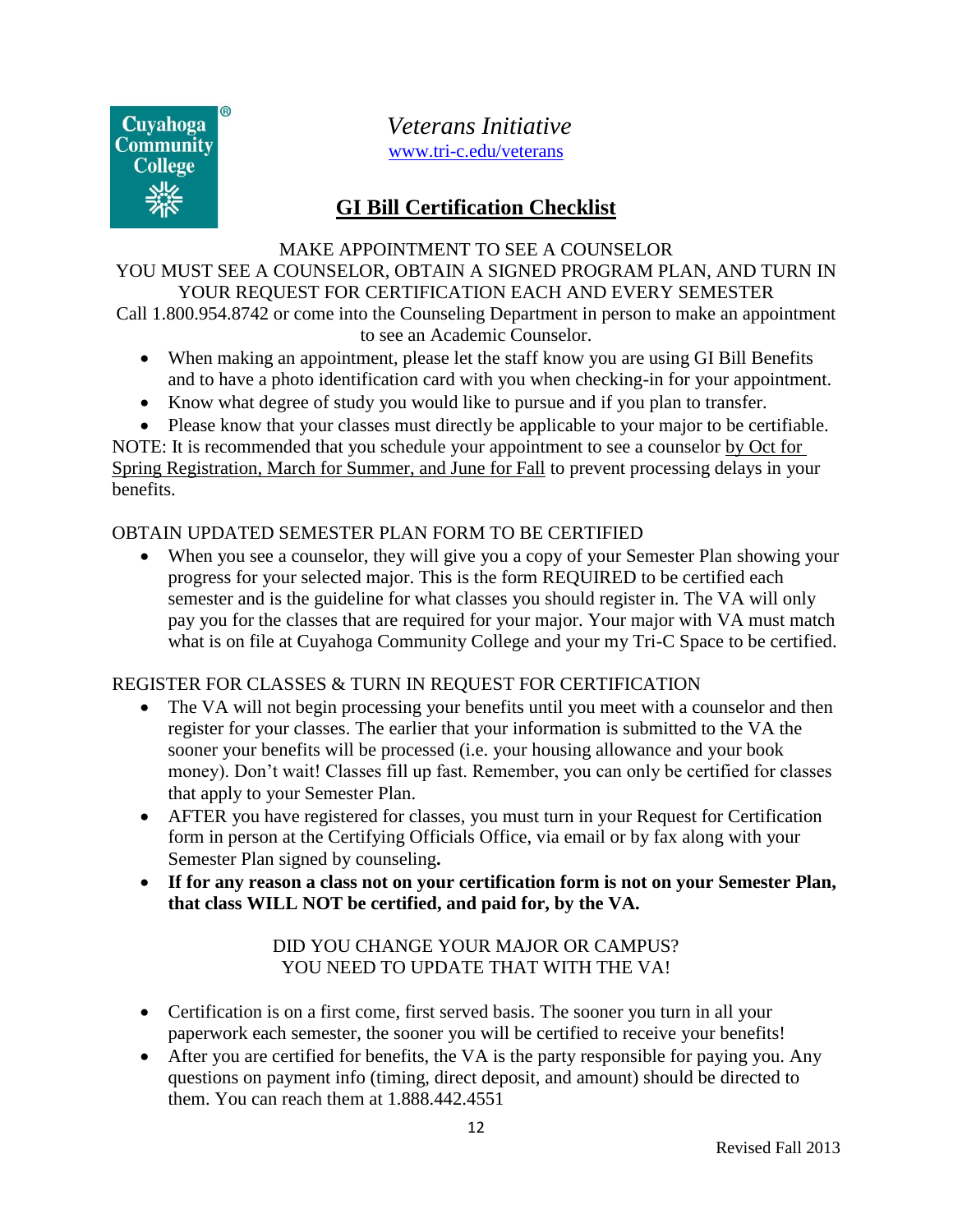

### **Education Benefits Deadlines**

In order to ensure timely benefits processing, plan ahead and mark your calendars. Veterans need to submit Registration Certification Forms (shown below) before:

- 30 November for Spring Semester
- 30 April for Summer Semester
- 30 June for Fall Semester

Those using Ohio National Guard Scholarship Program, submit applications before:

- 1 Nov for Spring Semester
- 1 April for Summer Semester
- 1 July for Fall Semester

[http://www.ongsp.org](http://www.ongsp.org/)

#### **GI-BILL RECIPIENTS REGISTRATION CERTIFICATION FORM**

| TERM: Fall Spring Summer YEAR: E-MAIL: E-MAIL:                                                                                                                                                                                                                                                                                                                                                          |                     |                |                                                                              |           |                       |       |                                                                                                         |             |
|---------------------------------------------------------------------------------------------------------------------------------------------------------------------------------------------------------------------------------------------------------------------------------------------------------------------------------------------------------------------------------------------------------|---------------------|----------------|------------------------------------------------------------------------------|-----------|-----------------------|-------|---------------------------------------------------------------------------------------------------------|-------------|
|                                                                                                                                                                                                                                                                                                                                                                                                         |                     |                |                                                                              |           |                       |       |                                                                                                         |             |
|                                                                                                                                                                                                                                                                                                                                                                                                         |                     |                | NAME: STUDENT NUMBER #<br>ADDRESS: ZIP:                                      |           |                       |       |                                                                                                         |             |
|                                                                                                                                                                                                                                                                                                                                                                                                         |                     |                | MAIN PHONE NUMBER: COUNTY: Cuvahoga / Out of County ADDRESS CHANGE: YES / NO |           |                       |       |                                                                                                         |             |
|                                                                                                                                                                                                                                                                                                                                                                                                         |                     |                |                                                                              |           |                       |       |                                                                                                         |             |
| <b>COURES (Ex. ENG 1010)</b>                                                                                                                                                                                                                                                                                                                                                                            | <b>Credit Hours</b> |                | 16-Week 14-Week                                                              |           | 1" 8-Weeks 2" 8-Weeks | Other | <b>Online Class</b>                                                                                     | Fees?       |
|                                                                                                                                                                                                                                                                                                                                                                                                         |                     |                |                                                                              |           |                       |       |                                                                                                         |             |
|                                                                                                                                                                                                                                                                                                                                                                                                         |                     |                |                                                                              |           |                       |       |                                                                                                         |             |
|                                                                                                                                                                                                                                                                                                                                                                                                         |                     |                |                                                                              |           |                       |       |                                                                                                         |             |
|                                                                                                                                                                                                                                                                                                                                                                                                         |                     |                |                                                                              |           |                       |       |                                                                                                         |             |
|                                                                                                                                                                                                                                                                                                                                                                                                         |                     |                |                                                                              |           |                       |       |                                                                                                         |             |
|                                                                                                                                                                                                                                                                                                                                                                                                         |                     |                |                                                                              |           |                       |       |                                                                                                         |             |
| Note: Only those courses listed in your approved planner (obtained through an Academic Counselor) can be certified for VA                                                                                                                                                                                                                                                                               |                     |                |                                                                              |           |                       |       |                                                                                                         |             |
| benefits. **** Classes taken for audit or the pass/fail option are NOT eligible for GI Bill benefits. The VA regulations are very<br>specific and restrict classes certifiable to those that meet graduation requirements of your Tri-C declared major. Physical<br>Education (PE) classes are not certifiable by the Department of Veterans Affairs (unless required by your program).<br>Advance Pay? |                     | Voc-Rehab VRAP |                                                                              | Post 9/11 | Dependent             |       | <b>Reserve/Guard</b><br>(Chapter 31) (Chapter 32) (Chapter 33) (Chapter 35) (Chapter 1606) (Chpt. 1607) | <b>REAP</b> |
| NAME OF DEGREE: Associate of the manufacturer of Majoring in                                                                                                                                                                                                                                                                                                                                            |                     |                |                                                                              |           |                       |       |                                                                                                         |             |
| <b>BENEFIT: Montgomery</b><br>(Circle one) (Chapter 30)<br>Is this a program/major change: YES / NO (If yes, you must contact the Tri-CVA Certifying Official to submit a 22-1995)<br>*If you are a transient/guest student, you must submit to Tri-C your school's completed transient permission form before certification                                                                            |                     |                |                                                                              |           |                       |       |                                                                                                         |             |

GI Bill recipients (Chapters 30, 1606, and 1607 only) are REQUIRED to self-certify their enrollment the last week of the month<br>the student is enrolled in classes. This is in <u>ADDITION TO</u> the semester certifications done b

Please note that Tri-C will not bill the VA for tuition and fees until 30 days after the start of the semester, so Chapter 33 and 31 students may **initially** see \$0 balance billed to the VA until then.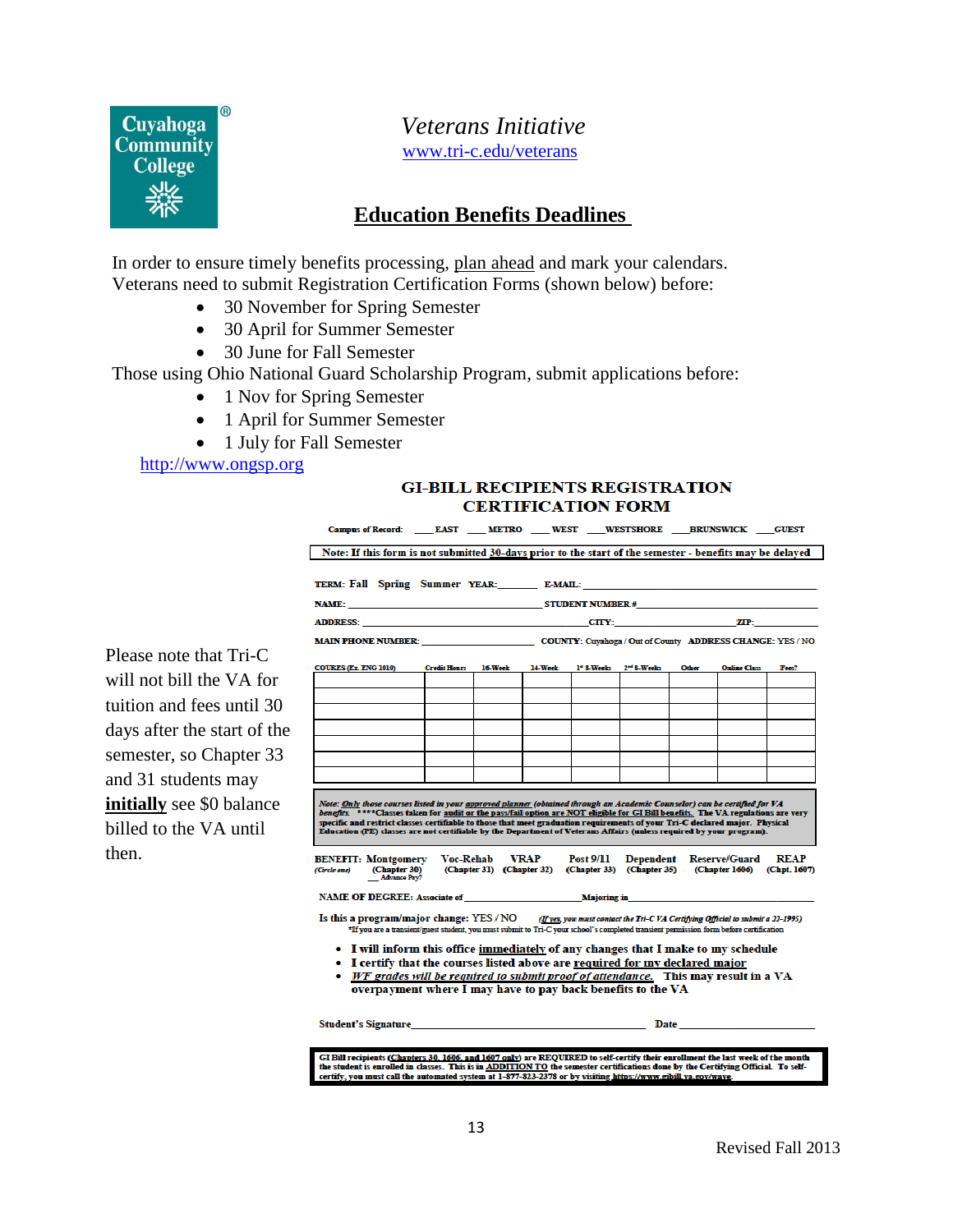

## **DD 214 Copy Resources**

#### **National Archives Online**

- 1. Order free copy of DD-214 online for veterans through **eVetRecs.** Must be:
	- A **military veteran**, or
	- Next of kin of a **deceased**, former member of the military. The **next of kin** can be any of the following:
		- Father
		- Mother
		- Son
		- Daughter
		- Sister
		- Brother
		- Surviving spouse that has not remarried

Use this link:<http://www.archives.gov/veterans/>

2. Download and complete SF-180. Follow the instructions for mail/faxing.

Use this link:<http://www.archives.gov/veterans/>

#### **eBenefits**

- 1. Follow the link below to eBenefits Homepage.
- 2. Choose the "access my DOCUMENTS" menu option.
- 3. If you have an established account, choose the "Log in" option and enter the username and password for access request.
- 4. If you do NOT have an account, choose the "Register" option and enter the requested information.
	- Write down and keep safe your username and password for future access.
	- Follow the menu prompts to request your DD-214 and other documentation.

Use this link:<http://www.ebenefits.va.gov/>

#### **Cuyahoga County Veterans Service Commission**

• Has information to request Military records, including DD-214, directly through the service commission or by mail:

Use this link:<http://vsc.cuyahogacounty.us/en-US/medals-military-records.aspx>

The VSC can be contacted by phone at: (216) 698-2600 / 1-866-915-8387 For other services, visit their website:<http://vsc.cuyahogacounty.us/>